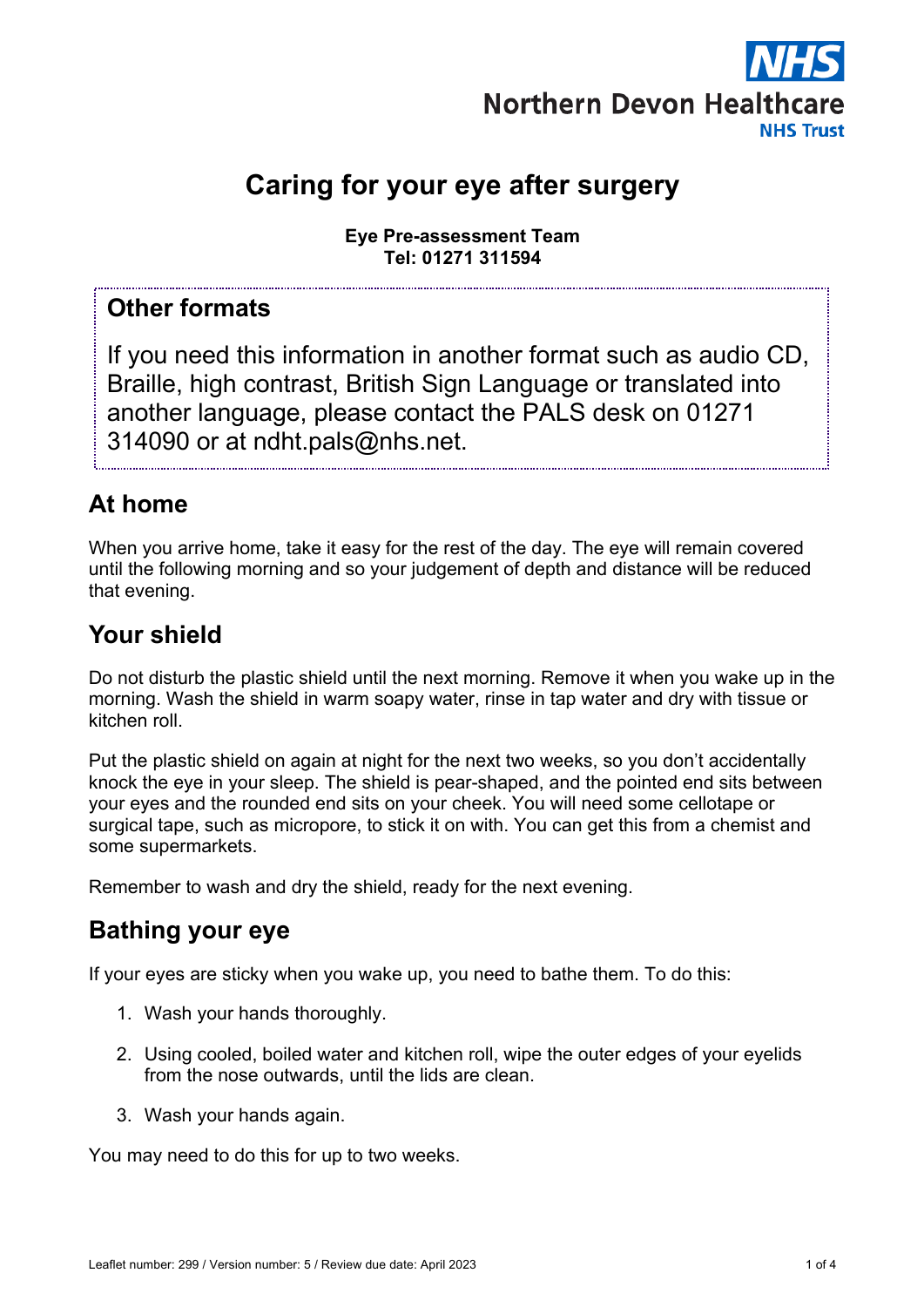#### **Do not use**

- tissue, as this will disintegrate.
- cotton wool, as fibres can get into your eye.

### **Putting in eye drops**

If you are using more than one type of eye drop, please leave five minutes between each one.

You will need to use eyedrops for about four weeks.

- 1. Wash and dry your hands thoroughly.
- 2. Check you have the right bottle and make sure you know which eye the drops are to go in.
- 3. Either stand in front of a mirror, sit in a chair or lie down; whichever you find is best for you.
- 4. Take the top off the bottle, tip your head back and look up.
- 5. Pull down your lower eyelid and squeeze a drop into your eye, taking care not to touch the eye with the tip of the bottle.
- 6. Close your eyes and gently wipe your eyelids with a clean tissue.
- 7. Put the top firmly back on the bottle and put it in a safe place.
- 8. Wash your hands thoroughly.

#### **Another way of putting the drops in**

Follow steps  $1 - 3$  as above. Then:

- 4. Take the top off the bottle and hold it horizontally.
- 5. Place the neck of the bottle on the bridge of your nose, so that the dropper is pointing towards the eye that has had the operation.
- 6. Using your other hand, pull down the lower lid of the operated eye.
- 7. Tip your head back and look up.
- 8. Squeeze the bottle hard and the drops will go into your lower eyelid.
- 9. Close your eyes and gently wipe your eyelids with a clean tissue.
- 10.Put the top firmly back on the bottle and put in a safe place.
- 11.Wash your hands thoroughly.

#### **The autodrop dispenser is available from most high street chemists and can be helpful for applying drops.**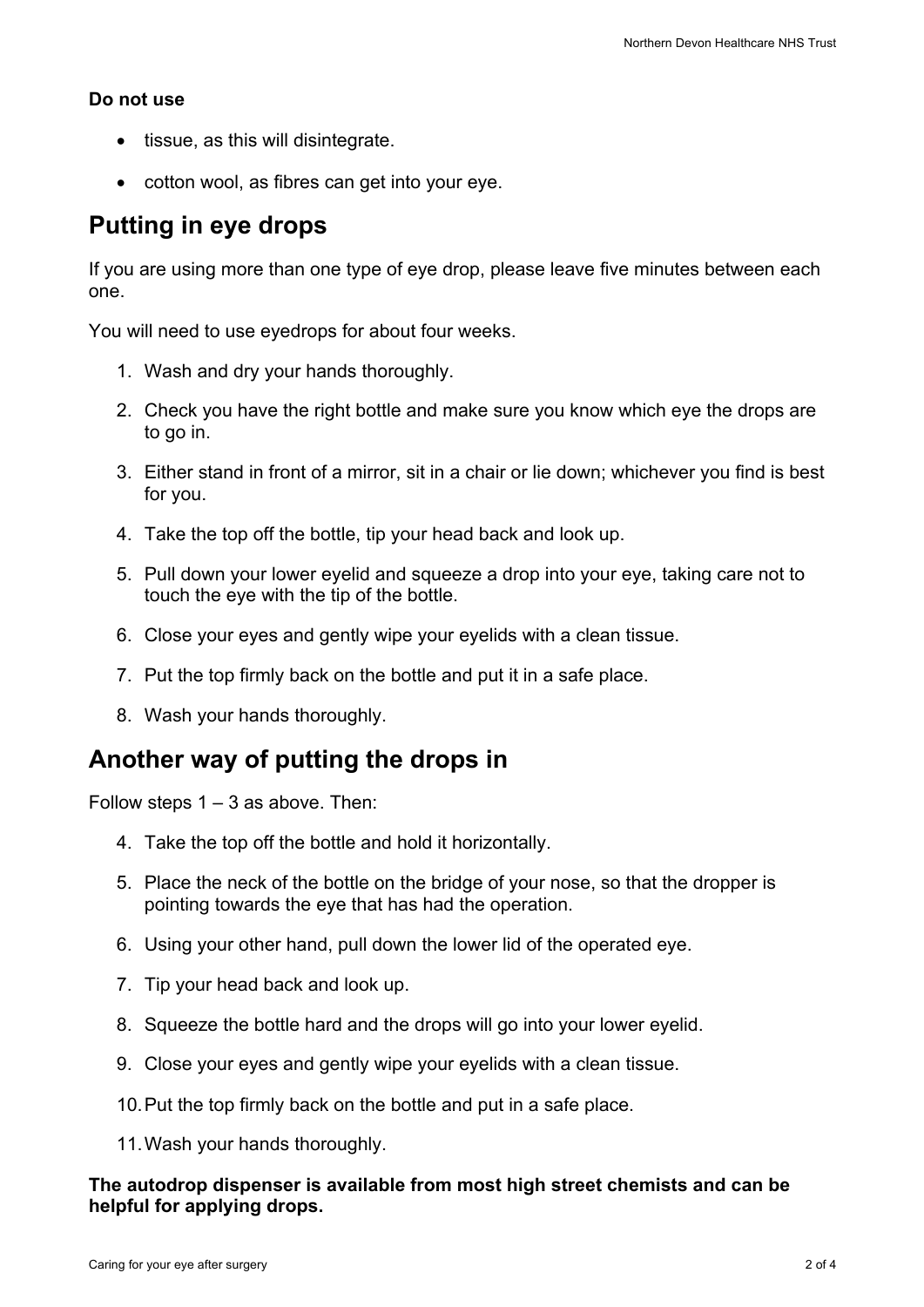# **Things to expect**

### **Discomfort**

Often the eye will water and it is normal to feel mild discomfort, soreness, itchiness or irritation for some weeks after the operation. A simple painkiller like Paracetamol should make it more comfortable. It is important not to rub your eye, as this may cause problems with the wound healing.

If a painkiller does not stop the pain or the pain gets worse, **please ring the eye clinic nurses on 01271 314181** (the eye problems and advice answer phone) and leave your message. We will get back to you as soon as possible (9am – 5pm Monday – Thursday, 9am – 1pm Friday). **Outside of these hours, ring the main switchboard on 01271 322577** and ask to speak to the senior house officer for ophthalmology.

### **Sight**

Your vision will not be perfect the day after the operation. It will need time to settle. Your eye may also be sensitive to light for a few days. If so, sunglasses may help.

### **Driving**

Do not drive for a week. If you are confident with your vision after this time you may resume your driving. If you are not confident with your vision wait until your follow up appointment.

It is also a good idea to check the terms of your car insurance, as some policies state that you must not drive for a specified period after an operation.

## **Remember**

- Never share your eye drops with someone else, as this can spread infection.
- Bottles of eye drops should only be used for
- 28 days after opening unless otherwise labeled. (It may help to write the date you opened the bottle on the label.)
- It may help to identify different drops by sticking different coloured labels on the front of bottles.
- If the label directs you to do so, keep bottles of drops in the fridge, but don't freeze them!
- Never stop using your eyedrops unless you are told to do so. If you run out or lose them, you can get more drops on prescription from your GP.

## **Further information**

If you have any questions or concerns about your eyes or eye drops, please contact the **eye clinic nurses on 01271 314181 (the eye problems and advice answer phone)**.